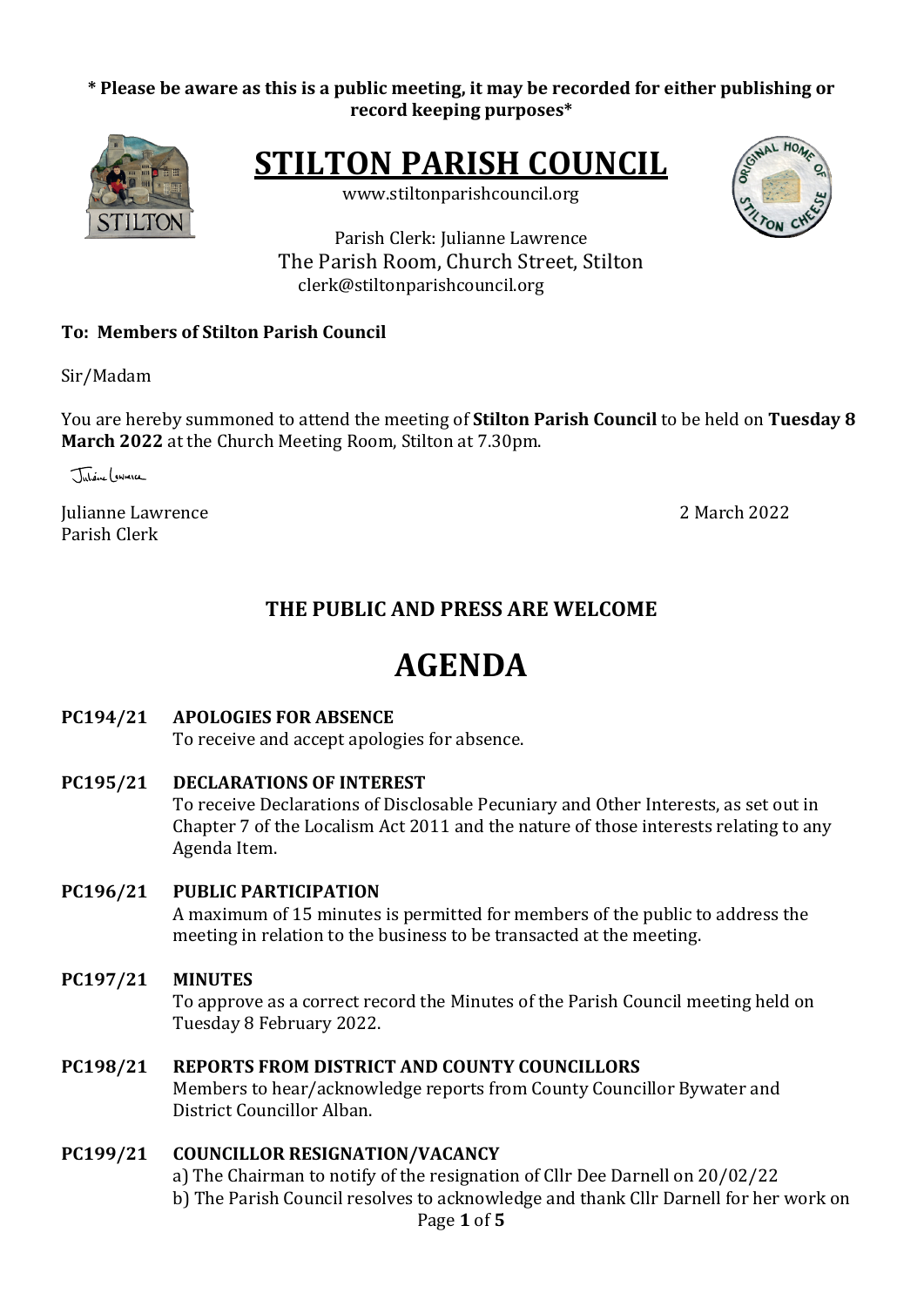the Parish Council and in particular on the Play Park Project c) Members to decide to advertise for the councillor vacancy or leave vacant until the Parish Council elections in May 2022.

## **PC200/21 NEW COUNCILLOR APPLICATIONS**

Clerk to advise on applications for the councillor vacancies.

#### **PC201/21 FINANCIAL REPORT**

a) Clerk/RFO to provide the bank reconciliation for February, March's wage report and the cash book summery (previously circulated)

- b) Expenditure for March to be approved (see below)
- c) Q4 VAT to be detailed

d) Payment of  $£1,588.45$  From CCC toward the grass cutting to be acknowledged. e) Clerk to advise on the revised figure for the Play Park project of  $E62,030.33$ (£62,038.58 reported in PC179/21)

| To:                        | Reason:                                 | Amount:    | <b>Authorised Ref:</b> |
|----------------------------|-----------------------------------------|------------|------------------------|
| Fergusons                  | Village Maintenance                     | 1,709.60   | OSA1906,s.164          |
| Businesswatch              | Alarm/CCTV monthly maintenance          | 126.03     | LGA76,s.19             |
|                            | Clerk, Pav Administrator, Caretaker     |            |                        |
| Staff wages                | salaries                                | 2,626.70   | LGA72, s.112           |
| <b>HMRC</b>                | Employee tax/NI and employer NI         | 446.8      | LGA72, s.112           |
| <b>NEST</b>                | Employee/employer pension contribution  | 73.48      | LGA72,s.112            |
| <b>Working Turf</b>        | Pitch maintenance                       | 894.84     | PHA1875, s. 164        |
| <b>EON</b>                 | Parish Room electricty                  | 37.51      | LGA76, s.19            |
| <b>EON</b>                 | <b>Pavilion Electricity</b>             | 164.38     | LGA76, s.19            |
| <b>EON</b>                 | <b>Pavilion Gas</b>                     | <b>TBC</b> | LGA76,s.19             |
| <b>BT</b>                  | Pavilion broadband                      | 16.07      | LGA76,s.19             |
| EE.                        | Staff mobile - Pavilion                 | 10.03      | LGA76,s19              |
| Julie Thompson             | Pavilion cleaning - December            | 110.00     | LGA76,s.19             |
|                            | Village defibrilators, installation and |            |                        |
| <b>Community Heartbeat</b> | training                                | 4926.00    | LGA72, s.111           |
| <b>IONOS</b>               | Website hosting/emails                  | 16.79      | LGA72,s.111            |
| <b>Barclays</b>            | Account charges                         | 13.00      | LGA72, s.151           |
| <b>Business Waste</b>      | Extra weight charge                     | 5.47       | LGA76, s.19            |
| <b>Business Waste</b>      | Pavilion bin emptying                   | <b>TBC</b> | LGA76, s.19            |
| <b>CAPALC</b>              | <b>Clerk Election course</b>            | 30.00      | LGA72, s.111           |
| SPC credit card            | <b>Virtual Landline</b>                 | 7.96       | LGA72, s.111           |
| <b>SPC</b> credit card     | Gate lock                               | 6.99       | LGA72, s.111           |
| SPC credit card            | Pavilino High Chairs                    | 116.85     | LGA72, s.111           |
| SPC credit card            | Printer ink                             | 17.00      | LGA72, s.111           |
| Church Meeting Room        | Room hire for Feb meeting               | 10.00      | LGA72, s.111           |
|                            | <b>Monthly total:</b>                   | 11,365.50  | LGA72, s.111           |

## **PC202/21 PURCHASE OF GALA CLOSE OPEN LAND**

a) Cllr O Leonard to outline the re-drafted business plan

b) Members to agree to purchase Gala Close Open land from Jelson Homes as an asset for the village.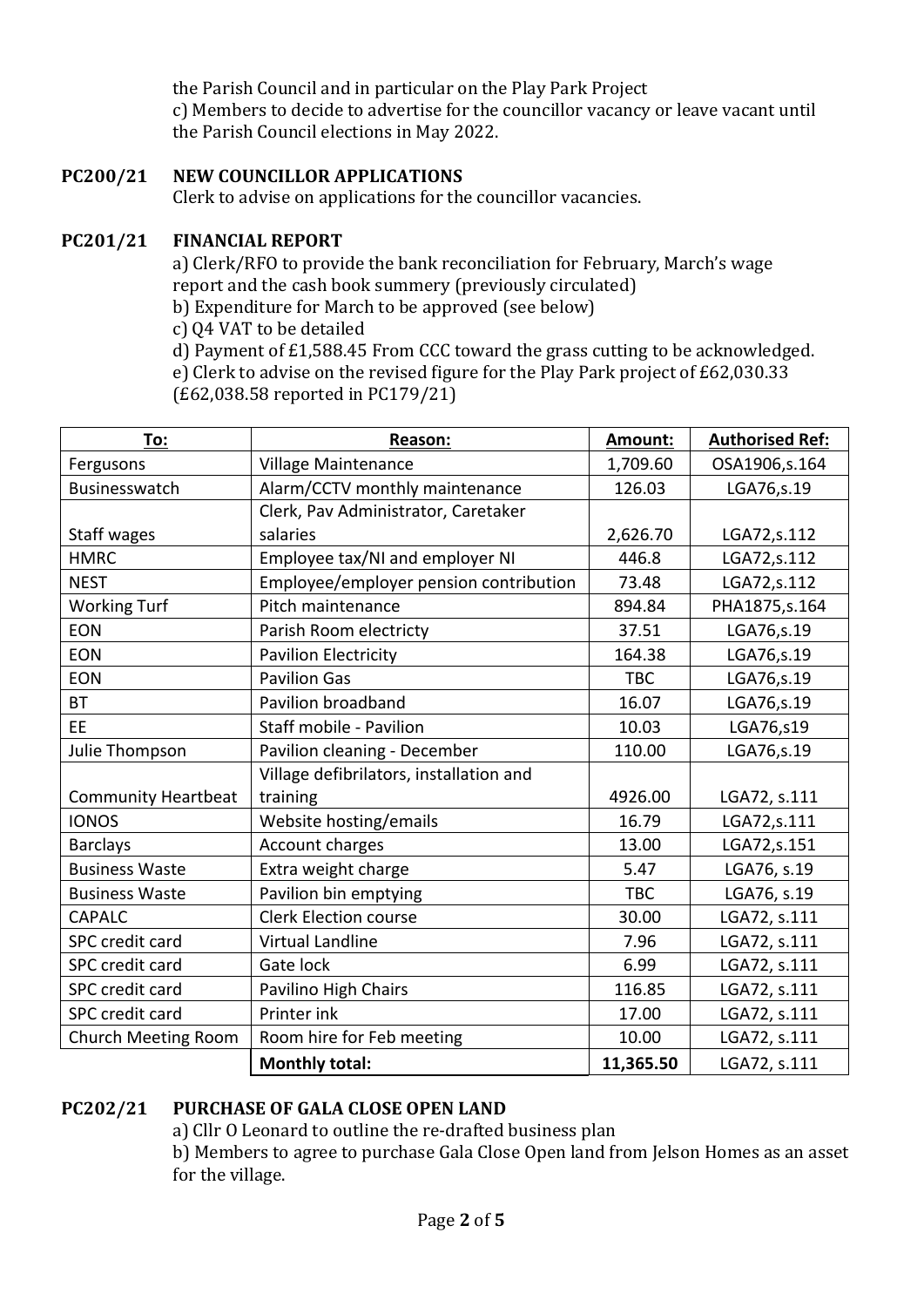## **PC203/21 ANNUAL MEETING OF THE PARISH COUNCIL AND ELECTIONS**

a) The clerk to confirm Thursday 5 May as the date of the elections and outline procedure

b) The clerk to propose a date, time and place of the Annual Parish Meeting c) The clerk to propose a date, time and place of the Annual Meeting of the Parish Council

d) Members to discuss plans for this year's Annual Parish Meeting and outline work to be carried out in advance.

#### **PC204/21 20'S PLENTY LHI BID**

a) Council to acknowledge the revised 2022/23 bid in light of greater than expected costs (unbudgeted) for the original submission

b) Members to resolve to submit the revised bid, covering the feasibility study only, and within the allocated  $£1,000$  budget for  $2022/23$ 

c) Cllr Bull to report back from the submission meeting he attended on 02/03/22.

#### **PC205/21 BARN CLOSE PLAY AREA**

a) Clerk to bring to council attention the need for equipment repair at Barn Close play area

b) Members to discuss initial options for the space (prior to village consultation) and decide how to proceed.

#### **PC206/21 HUMAN RESOURCES, POLICIES AND PROCEDURES COMMITTEE**

a) The appraisal panel to report on the annual staff appraisals and advise of satisfactory performance enabling incremental wage increases to be processed from 01/04/22

b) Clerk to inform on the 1.75% pay award for Local Government Services for this financial year – added to this month's staff salaries.

#### **PC207/21 MAINTENANCE**

a) Clerk to detail the £88 + VAT cost for Binders to carry out an examination of the septic tank and report on findings

b) Members to agree to the quote from Binders to fix the septic tank alarm c) Cllr Shailer to outline a quote for electrical works at the Pavilion (including a heater/double socket in the Pavilion plant room and members to approve the works d) Cllr Shailer to report on a quote for PECS to mount the Pavilion lettering and council to approve the spend.

#### **PC208/21 QUEEN'S PLATINUM JUBILEE**

a) Cllr Dorling to update members on the Queen's Platinum Jubilee meeting held in February including the purchasing/placing of the bench

b) Clerk to update on grant opportunities for the Jubilee and council to approve applying

c) Cllr Shailer to outline the cost of Jubilee flags for the flagpole/lamp post signs and council to approve purchasing or adding as part of the grant

d) Cllrs Dorling/Ayres to outline a quote for Jubilee mugs and council to approve purchasing or adding as part of the grant

e) Members to decide next steps for the Garden of Reflection

f) Council to decide the wording for a village leaflet, detailing Jubilee plans.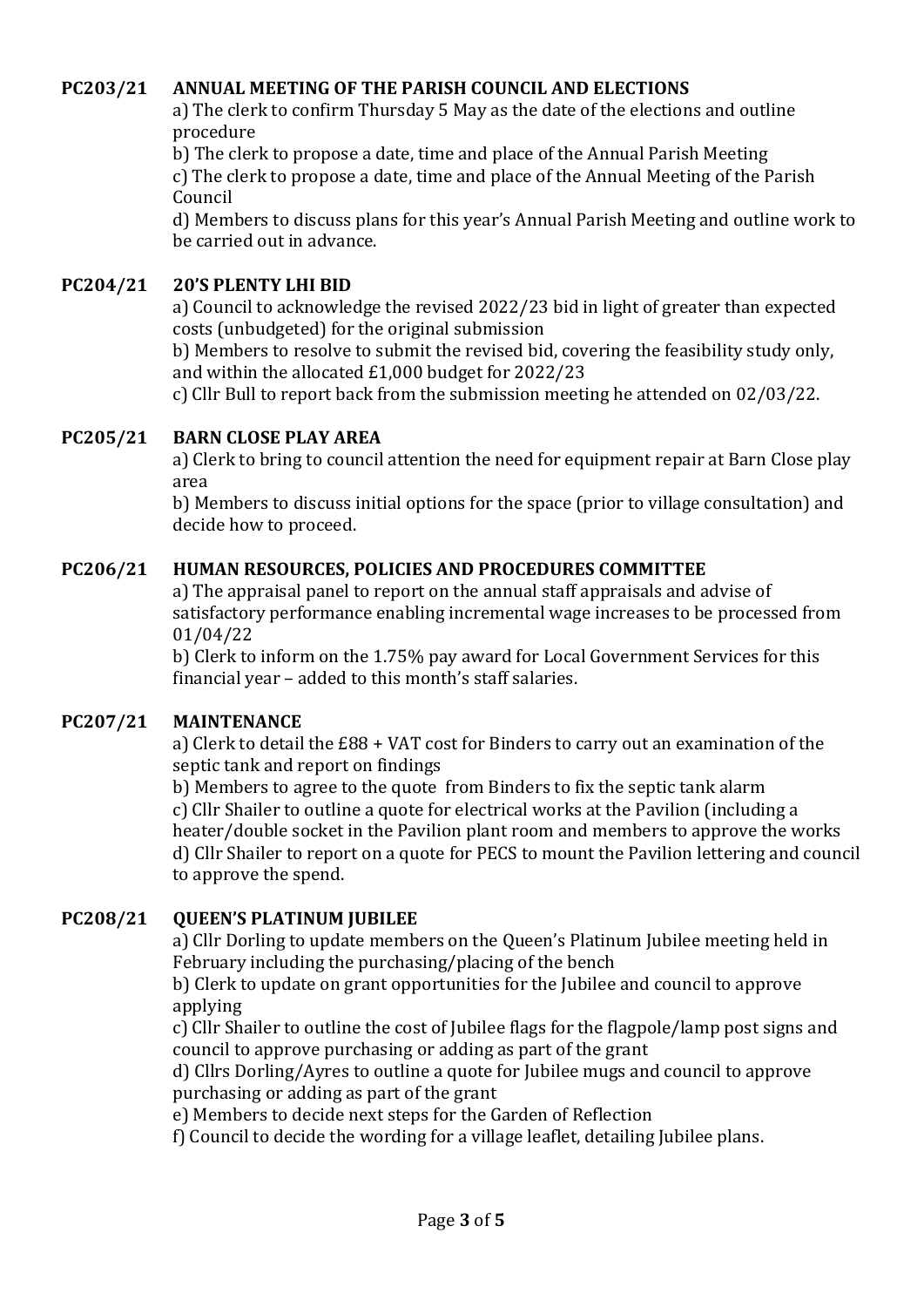## **PC209/21 GRANT APPLICATION**

Clerk to outline a grant application for the Parish Council's Small Grant Award, members to discuss and resolve to award the grant.

#### **PC210/21 PAVILION INFRASTRUCTURE IMPROVEMENTS PROJECT - CIL GRANT**

Cllr Angus to feedback to members re PC contribution and members to decide next steps.

#### **PC211/21 CLERK'S REPORT**

The clerk  $\text{to}$ :

a) Report on the historic YES grant for  $£700$  and members to decide how to determine how to proceed

b) Update on the defibrillator purchase

c) Members to advise if they would like to allocate this financial year's bench maintenance budget to become an EMR or go into general reserves at year end d) Members to advise if they would like to allocate this financial year's sinking fund budget to become an EMR or go into general reserves at year end e) Members to advise if they would like to allocate this financial year's Pavilion energy saving budget to become an EMR or go into general reserves at year end f) Council to approve clerk attending a CAPALC course on Elections for £30.00.

## **PC212/21 CORRESPONDENCE**

Correspondence to be addressed including.... a) Concerns over road repairs

b) Stilton Heritage Books.

#### **PC213/21 PLANNING**

The Planning Committee to highlight and council to respond to ... **Ref: 21/02834/HHFUL -** 16 High Street, Stilton - Proposed rear orangery **Ref: 22/00132/HHFUL –** 25 Worthington Close, Stilton – Single storey front and rear extension.

## **PC214/21 PUBLIC BODIES (ADMISSION TO MEETINGS) ACT 1960 EXLUSION OF THE PRESS AND PUBLIC**

In accordance with Section 1(2) of the Public Bodies (Admission to Meetings) Act 1960 and by reason of the confidential nature of this item's business the press and public be excluded from the meeting.

## **PC215/21 TENDERS FOR VILLAGE MAINTENANCE**

a) Cllr Angus to update council on the recent tender invitations and communication with perspective contractors

b) Council to decide who to award the village maintenance contract to Depending on the decision made in  $PC201/21(b)$ , then either ...

c) Resolve to provide the current contractor with a 28 day notice period or d) Continue with the current contractor for the remainder of their contract (ending March 2023)

e) Council to revisit the need for maintenance equipment at the Pavilion (PC113/21.10) and clerk to outline a budget. Members to agree to purchase.

## **PC216/21 CODE OF CONDUCT COMPLAINTS**

The clerk to update on the 2 current Code of Conduct complaints.